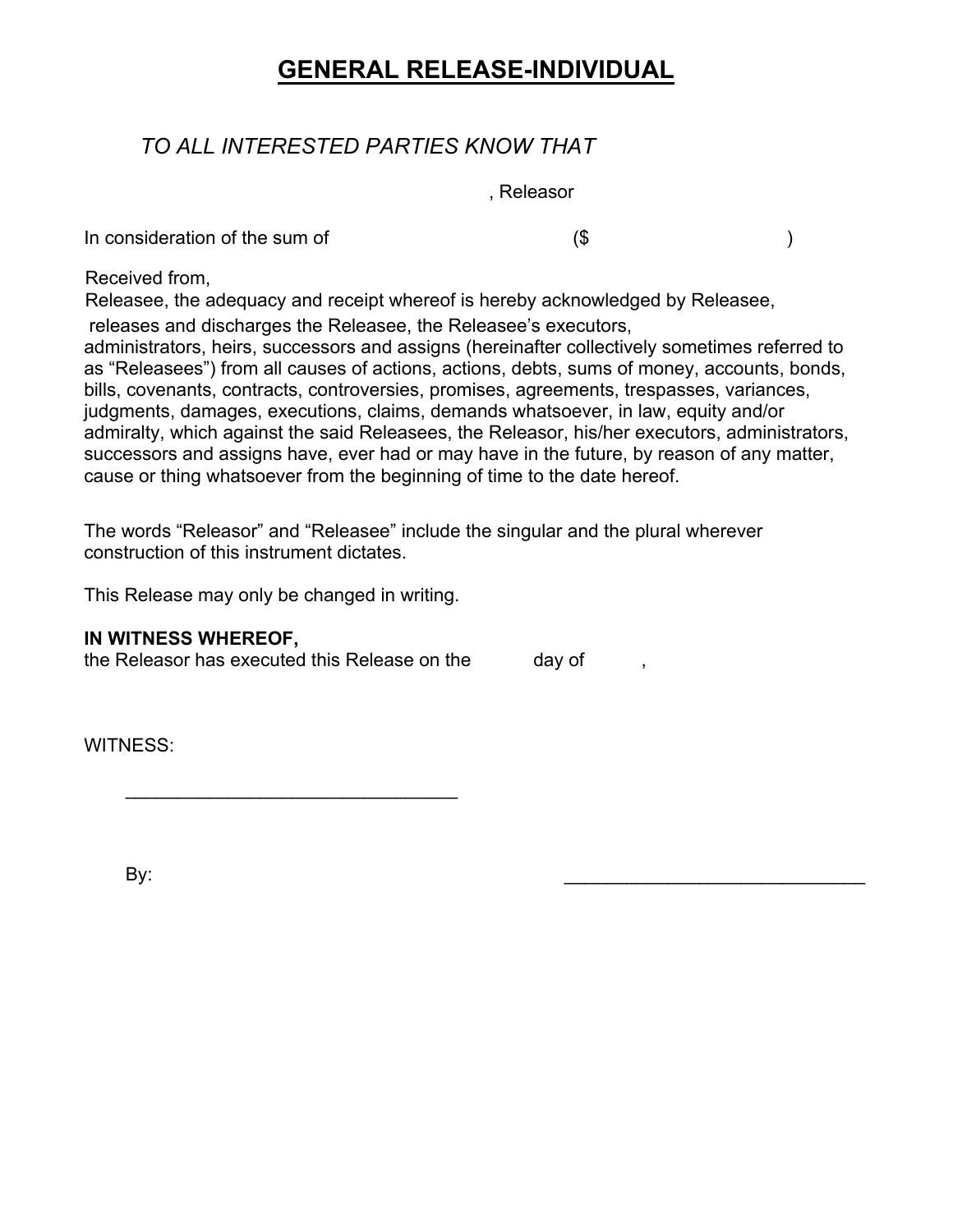#### **ACKNOWLEDGEMENT TAKEN IN NEW YORK STATE**

State of New York, County of ss:

On the day of in the year , before me, the undersigned, personally appeared , personally known to undersigned, personally appeared me or proved to me on the basis of satisfactory evidence to be the individual(s) whose name(s) is (are) subscribed to the within instrument and acknowledged to me that he/she/they executed the same in his/her/their capacity(ies), and that by his/her/their signature(s) on the instrument, the individual(s), or the person upon behalf of which the individual(s) acted, executed the instrument.

#### **ACKNOWLEDGEMENT BY SUBSCRIBING WITNESS TAKEN IN NEW YORK STATE**

State of New York, County of

ss:

On the day of in the year , before me, the undersigned, a Notary Public in and for said State, personally appeared , the subscribing witness to the foregoing instrument, with whom I am personally acquainted, who, being by me duly sworn, did depose and say that he/she/they reside(s) in

 (if the place of residence is in a city, include the street and street number if any, thereof); that he/she/they know(s)

to be the individual described in and who executed the foregoing instrument; that said subscribing witness was present and saw said

execute the same; and that said witness at the same time subscribed his/her/their name(s) as a witness thereto

# **General Release - Individual**

**Title No.** 

**TO** 



### **ACKNOWLEDGEMENT TAKEN IN NEW YORK STATE**

State of New York, County of ss:

On the day of in the year , before me, the undersigned, personally appeared , personally known to undersigned, personally appeared me or proved to me on the basis of satisfactory evidence to be the individual(s) whose name(s) is (are) subscribed to the within instrument and acknowledged to me that he/she/they executed the same in his/her/their capacity(ies), and that by his/her/their signature(s) on the instrument, the individual(s), or the person upon behalf of which the individual(s) acted, executed the instrument.

#### **ACKNOWLEDGEMENT TAKEN OUTSIDE NEW YORK STATE**

State of New York, County of , ss:

\*(Or insert District of Columbia, Territory, Possession or Foreign County)

| On the | day of | in the year                             | before |
|--------|--------|-----------------------------------------|--------|
|        |        | me, the undersigned personally appeared |        |

Personally known to me or proved to me on the basis of satisfactory evidence to be the individual(s) whose name(s) is (are) subscribed to the within instrument and acknowledged to me that he/she/they executed the same in his/her/their capacity(ies), that by his/her/their signature(s) on the instrument, the individual(s) or the person upon behalf of which the individual(s) acted, executed the instrument, and that such individual make such appearance before the undersigned in the

(add the city or political subdivision and the state or country or other place the acknowledgement was taken).

SECTION:

BLOCK:

LOT:

COUNTY OR TOWN:

### **RETURN BY MAIL TO:**